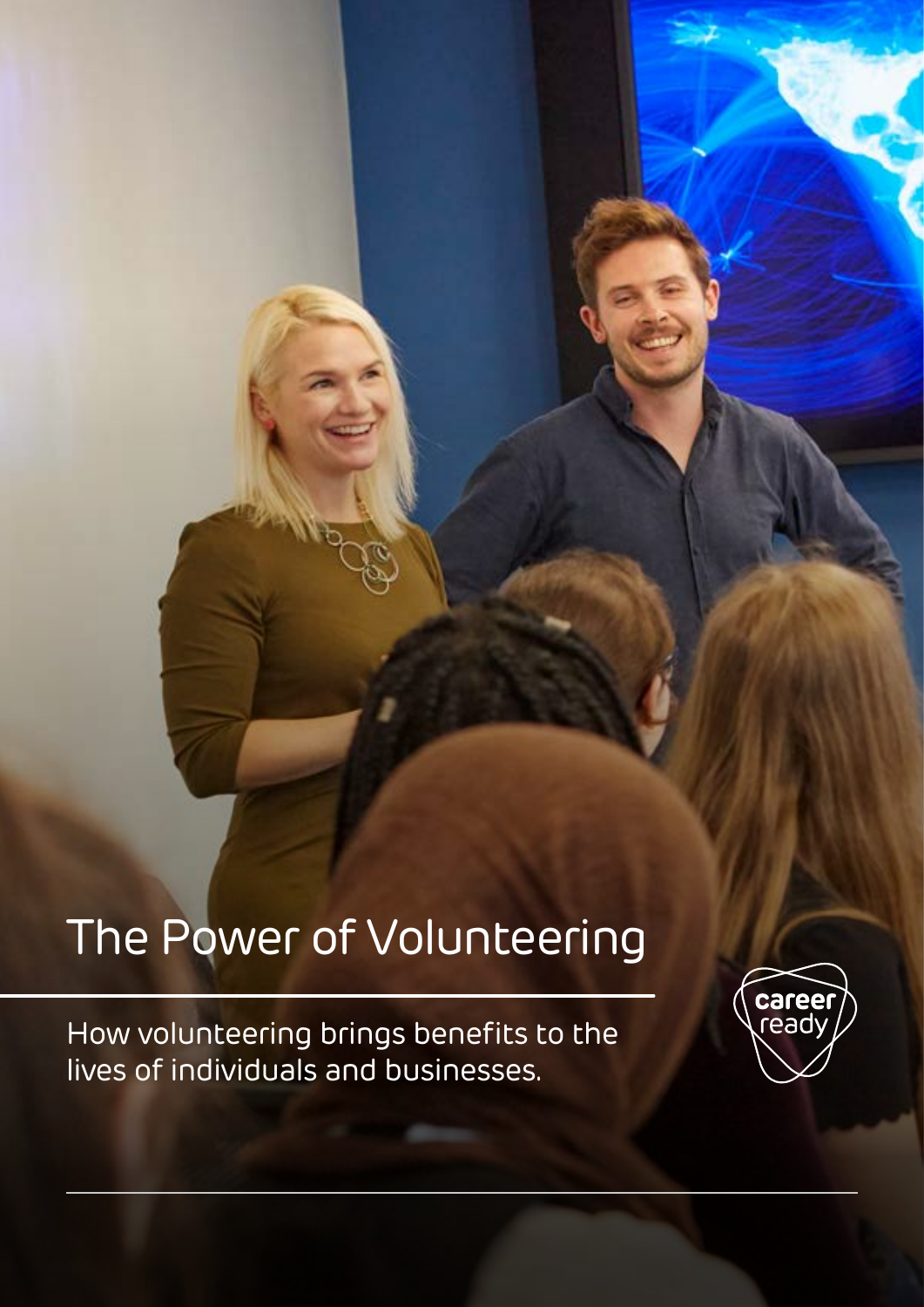

Career Ready is a national charity at the heart of a network of employers and educators who all believe that every young person, regardless of background, deserves the opportunity to kickstart a rewarding future. We work with employers to provide young people with a paid internship, mentor, workplace visits, skills masterclasses, and wider employability activities and support.

#### ACKNOWLEDGMENTS:

This report was written by Anna Trocme Latter (Head of Impact & Continuous Improvement, Career Ready) and Tom Rippon (Communications Manager, Career Ready), with design by Emily Girvan (Career Ready).

We would like to give special thanks to all our volunteers and employers who completed surveys and were interviewed as part of this research.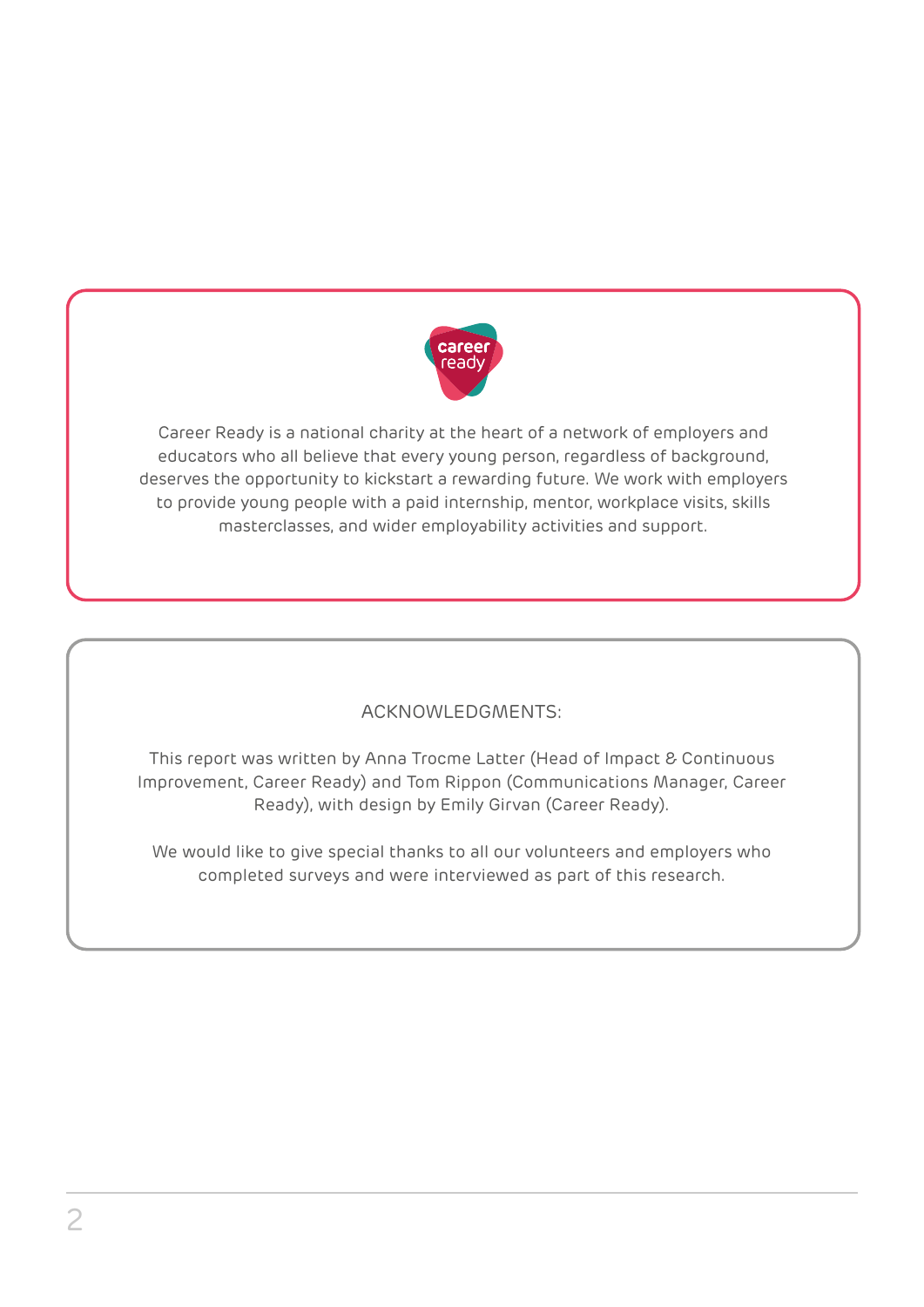# About this report

#### We were founded in 2002 by leading business figures with a mission: to boost social mobility by connecting young people with volunteer support from the world of work.

Over the years we have built relationships with employers of all sizes and sectors to give young people the network of workplace support and opportunities they need to thrive in education, employment, and life. Through these relationships, young people on our programme develop vital workplace skills and experience, grow in confidence, and achieve higher academic and career attainment.

Volunteering is central to how we support young people. This includes one-to-one mentoring, skills masterclasses, Local Advisory Board membership, supervising interns, pro-bono skills-based volunteering, and industry insight activities.

These opportunities are wide-ranging, and our volunteer and employer relationships reflect this. We work with employers of all sizes and sectors, and our volunteers come from a range of professional, personal, and geographic backgrounds. Likewise, the nature of our volunteering programme offer varies from structured, employer supported volunteering schemes to more individual relationships.

Following the launch of our recent research into the long-term impact of our programme on young people, we want to explore the wider impact of our work. What does volunteering with Career Ready do for volunteers and their employers? By exploring this impact, we believe we can strengthen the partnerships needed to help deliver systemic change in education and employment.

For this research we surveyed 431 current and recent Career Ready volunteers from 172 employers across the UK. Using a combination of quantitative and qualitative-based questions, they were asked about their motivations for volunteering, the impact it has had on them, what they have enjoyed, and what they would improve about their volunteering experience. Of our research participants:

- 95% were mentors
- 92% were employed at the time of volunteering (with the remaining 8% either self-employed or retired)
- Just under half were volunteering as part of their employer's volunteering scheme
- 77% are current volunteers, 16% last volunteered in the 2019-20 academic year, and 7% last volunteered in 2018-19

In addition to the survey responses, we held qualitative interviews with volunteers and employers to explore the findings in more detail.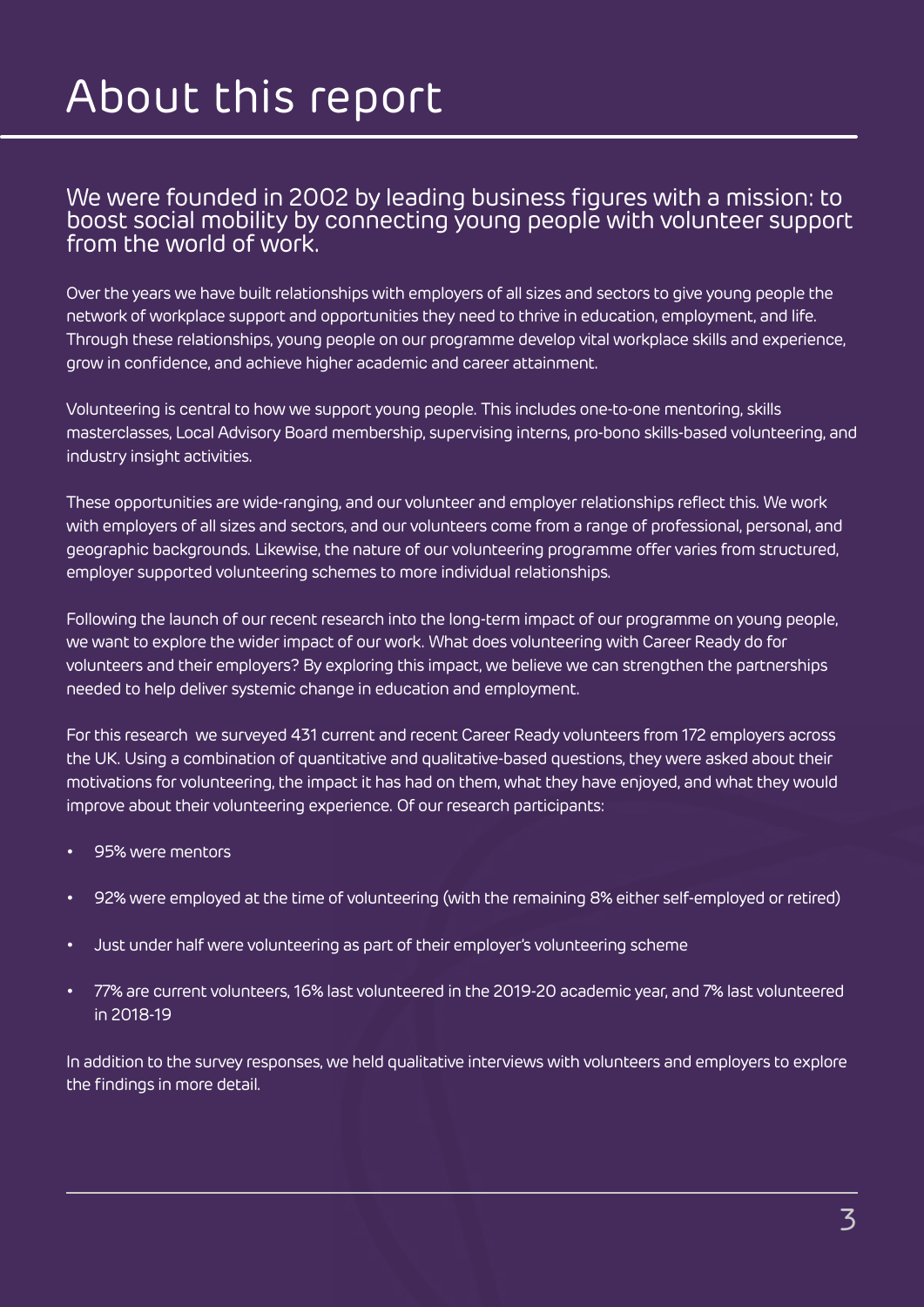# What we found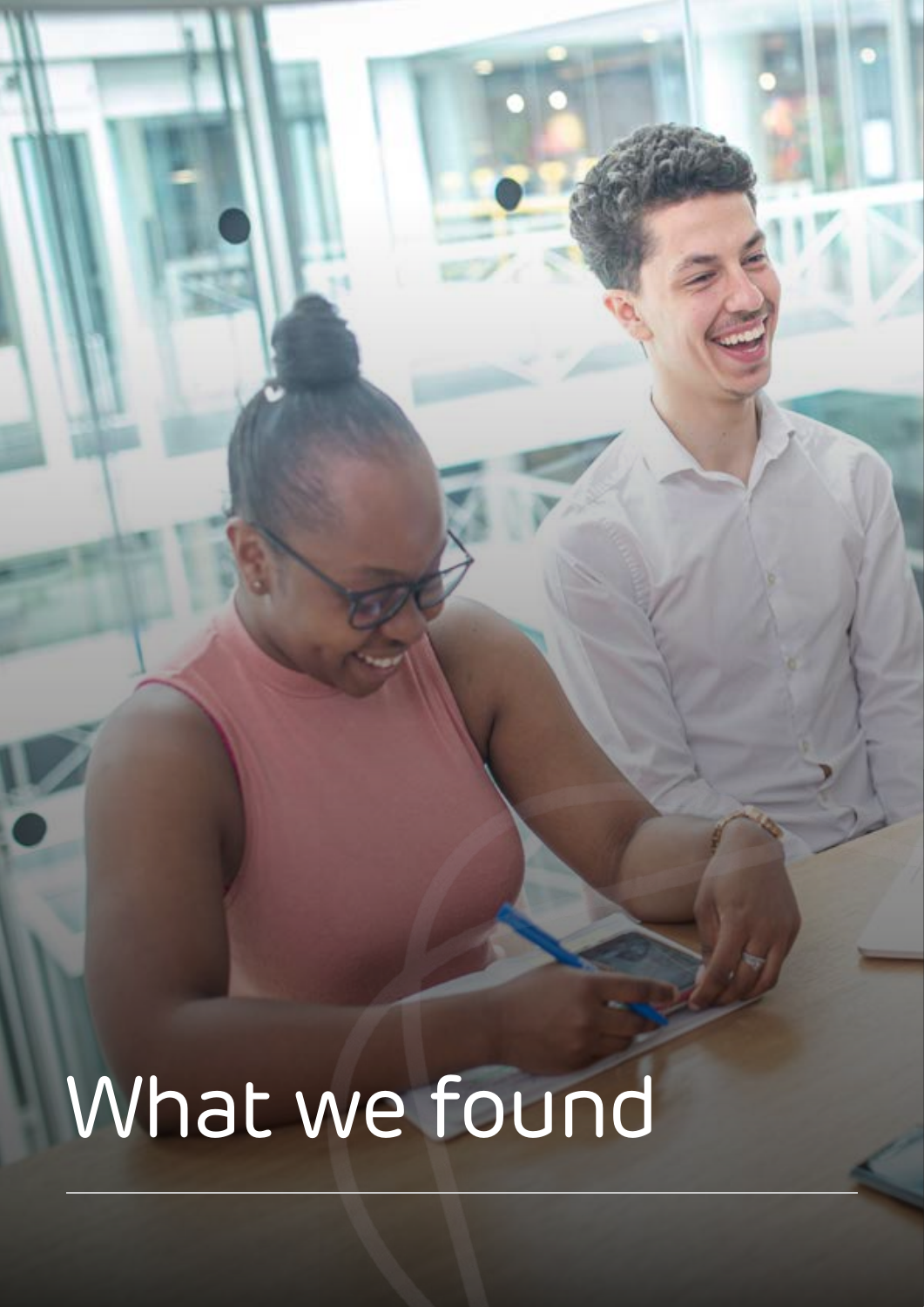## Case Study



### Wojciech Ilowski is an Industry Operations Leader at Marsh and a Career Ready mentor.

At Marsh, our people want to give back, but they sometimes get stuck knowing how to do that. Structured programmes like Career Ready make it very easy– it's pretty much ready-made.

All we've got to do is source colleagues and Career Ready gives them structured, meaningful volunteering opportunities.

Career Ready's role is also a catalyst because they understand both the private sector and the school reality.

On one hand, we're adding volunteering hours to our social impact reporting, which is a very big

#### $\epsilon$

We're adding volunteering hours to our social impact reporting, which is a very big benefit – but another big benefit is employee engagement. It generates energy.

benefit – but another big benefit is employee engagement. It generates energy.

Particularly during the pandemic, having the opportunity to volunteer and see your company make an active investment gives people a boost, it gives people purpose. They respect the company's commitment. And it's not just something that's at a board level in a strategy document, it translates to their level.

When I ask people to volunteer, I always get an enthusiastic yes – but they often feel a lack of confidence in their ability to do it. The number one concern is not the time commitment, it's 'can I add value to the student?' But as a mentor you see the student grow - just the fact that they have somebody from a big company talking to them and treating them as an equal helps them grow their confidence and the skills that follow, irrespective of anything else.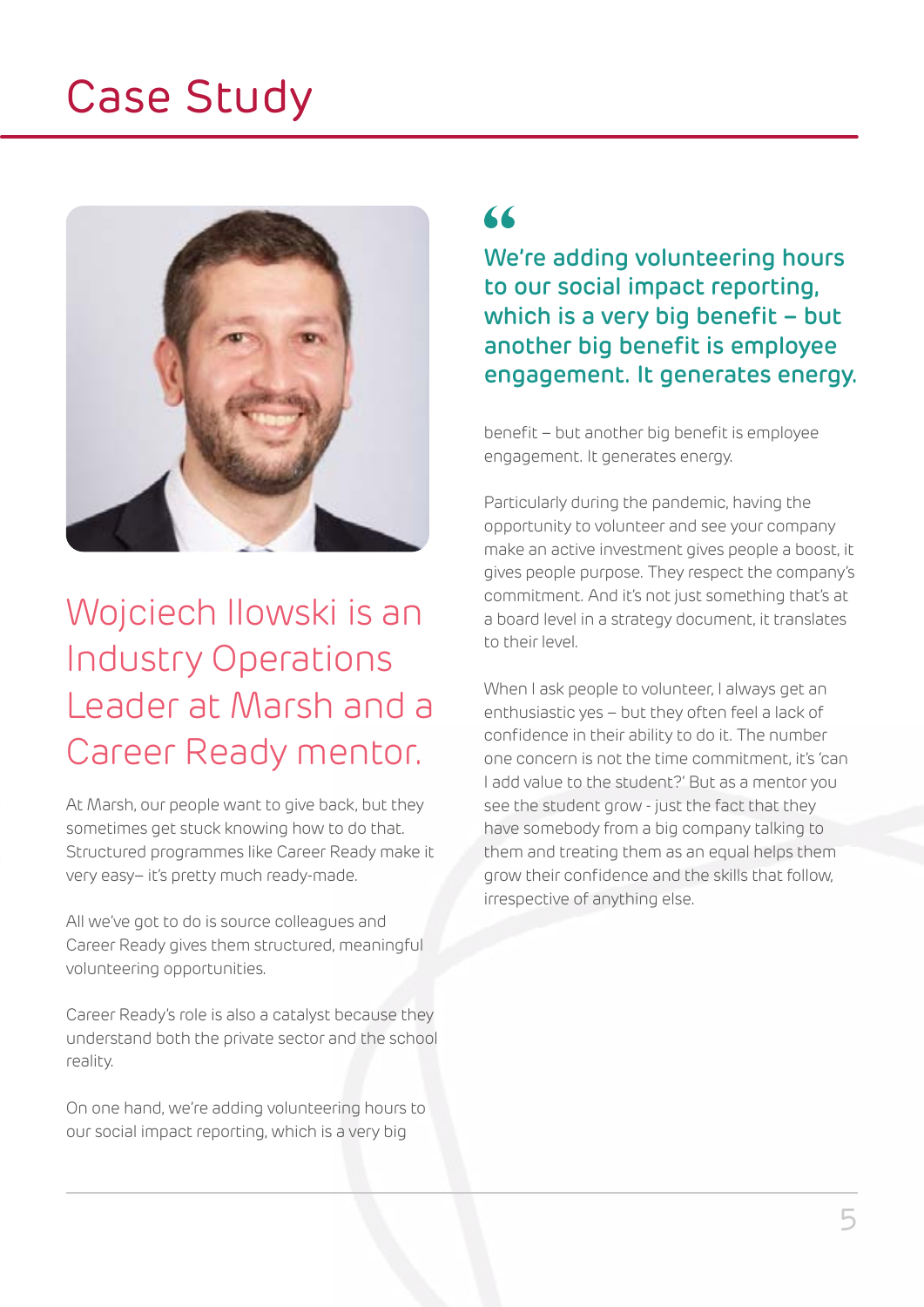The last year has posed challenges for everyone but, despite the global pandemic, our volunteers have been there for young people. In addition to the benefits volunteering has delivered for the young people on our programme, we have four key findings for individuals and businesses.

## 1. Shared values

Time and time again in our research and interviews, what shone through was that our volunteers are motivated by a desire to transform the lives of young people, sharing our values of empowering young lives. And they are motivated by wanting to give back to their community, either the local one they live in or – in a broader sense – the one they grew up in.

#### "

My wellbeing has improved knowing that I'm helping a pupil through their final stages at school. Work life is exceptionally hectic these days and it's good to have time to spend focussing on something other than day-to-day work.

#### Alison Mudie, Dundee City Council

It is affirming that these motivations to volunteer were met by the reality of the programme, as, when asked what made volunteering with Career Ready unique and enjoyable, the most cited response was the opportunity to directly support a young person. Indeed, the opportunity for volunteers to make a direct, tangible contribution using their own skills, experience, and networks is a powerful motivator, with 82% believing they have had a positive impact on a young person.

#### $\blacktriangle$

I never had the easiest of upbringings and was the first in my extended family to go to university. I know there are others like that and I want to give back as much as I can. I come from a Learning and Development background and wanted to utilise my skills, knowledge and understanding in the best way possible whilst hopefully helping a young person's confidence and belief in themselves grow!

Career Ready volunteer

95% of survey respondents chose to volunteer to help a young person fulfil their potential

55% of survey respondents chose to volunteer to give something back to their community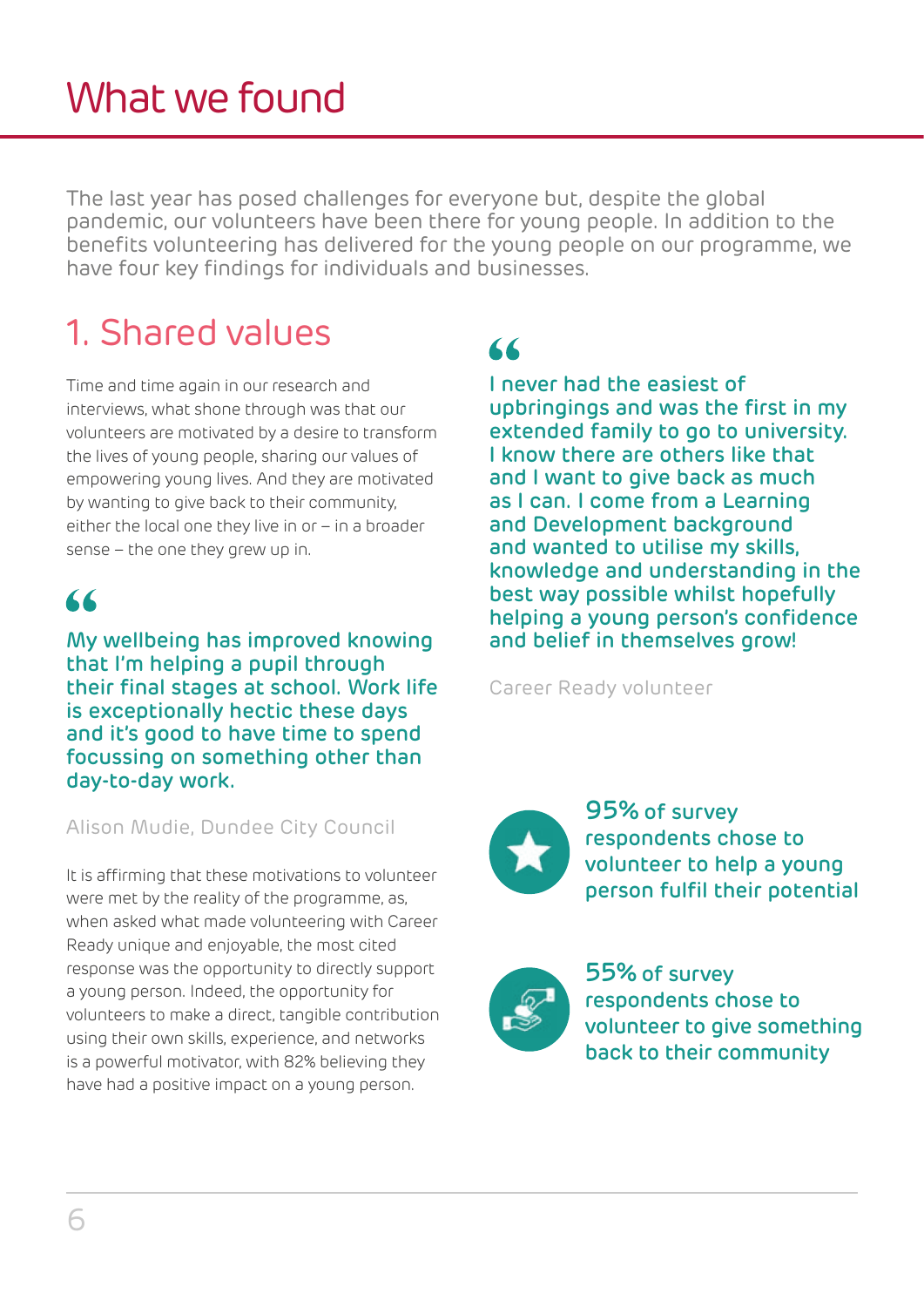### 2. Volunteering adds business value

It goes without saying that the primary beneficiaries of volunteering are the young people themselves, yet our research highlights that these relationships are mutually beneficial. Indeed, volunteering is a fantastic opportunity for individuals and organisation to develop new skills, gain new perspectives, and enjoy greater wellbeing through their volunteering relationships and experiences.

Overall, 88% of volunteers felt volunteering with Career Ready impacted positively on them in some way. More than two thirds cited an increase in their knowledge or skills, with 91% of those improving their coaching or mentoring skills. This has clear benefits to individuals, allowing them to harness and enhance their existing knowledge, but also to organisations who are looking to boost the capabilities of their workforce.

Furthermore, 83% of those with increased knowledge and skills said they better understood how to motivate young people, and 73% had increased knowledge of the challenges faced by young people.

#### $\overline{\mathbf{K}}$

As a business, I see benefits for some of our younger managers to be involved in mentoring as it allows them to develop their own skills.

Mike Bruce | Morrison Construction, Aberdeenshire

This highlights how volunteering is an important part of helping employees to become better colleagues and managers, especially of future Generation Z cohorts, and encouraging more diverse and inclusive workplaces. Indeed, given these clear business benefits, there is a very strong argument for every organisation to embed volunteering within their workplace culture and practices.

These benefits to business are not limited to the development of hard and soft skills; there are more holistic benefits to individuals' wellbeing and their relationship with work. 72% of respondents experienced a positive impact on their wellbeing and, in over half of cases, there was a positive impact on the volunteer's work life.

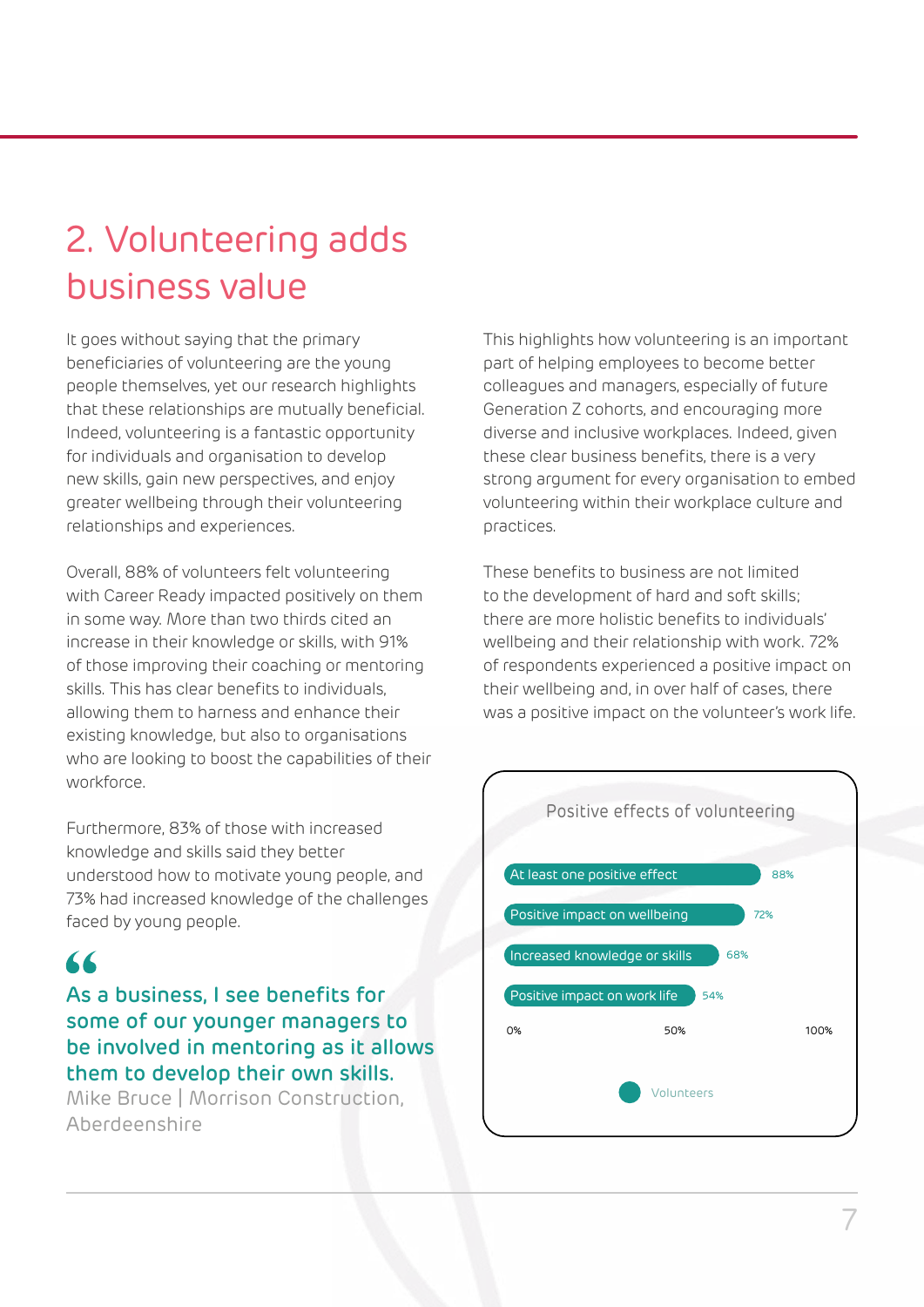#### 3. Volunteering has career-long benefits

As has been evidenced, volunteering has immense value to employees in terms of skill development and wellbeing, with the majority of volunteers reporting at least one positive impact. However, we also found that these benefits varied depending on the career stage of the volunteer.

Overall, those in more junior positions and at the early stages of their career were most likely to experience a positive impact and, most notably, they were 11% more likely than average to develop their knowledge or skills. Meanwhile, those at a mid-level point of their career were more likely to experience a positive impact on their work life, and volunteers at a more senior point were most likely to see an impact on their wellbeing.

#### $\epsilon$

Being able to guide a young person through the year and develop their skills and opportunities is a quasi-manager relationship that gives me experience I am unlikely to receive in the workplace for some time.

Career Ready volunteer

#### $\epsilon$

Working with Career Ready is a great way to help our junior staff develop the skills needed to become managers, and it gives me the opportunity to see what potential team leaders I've got.

Nancy Flint | Head of EMEA Corporate Access, Citi

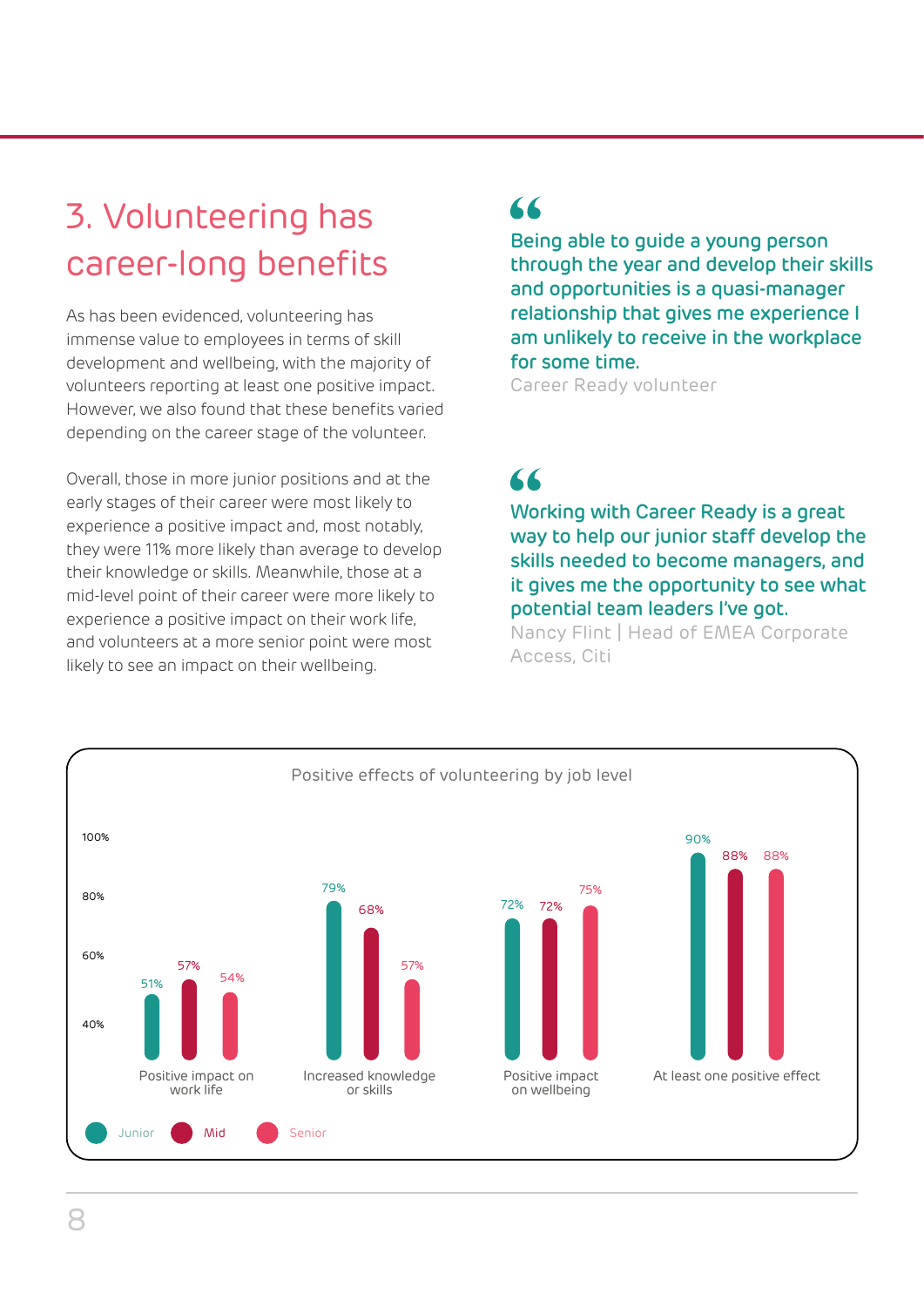### 4. Investing in employee volunteering pays dividends

The business benefits that volunteering provides in terms of upskilling and wellbeing is more pronounced on those who are part of an employee volunteering scheme.

Indeed, across all areas, those who were part of an employee volunteering scheme experienced a greater impact than those who volunteered on an individual basis. More generally, three quarters of volunteers believe employee volunteering schemes have a positive impact on employers, rising to 84% for those who are already part of such a scheme.

These findings highlight how, through embedding volunteering schemes within their organisation, employers can enhance the existing business benefits of volunteering. Indeed, employers should not simply see volunteering as part of their CSR strategy, but rather a core element of their 'people culture' due to its evidenced impact on employee upskilling, workplace culture, and employee engagement.

#### $\epsilon$

Structured programmes like Career Ready make it very easy– it's pretty much ready-made. All we've got to do is source colleagues and Career Ready gives them structured, meaningful volunteering opportunities. Wojciech Ilowski,

Industry Operations Leader, Marsh

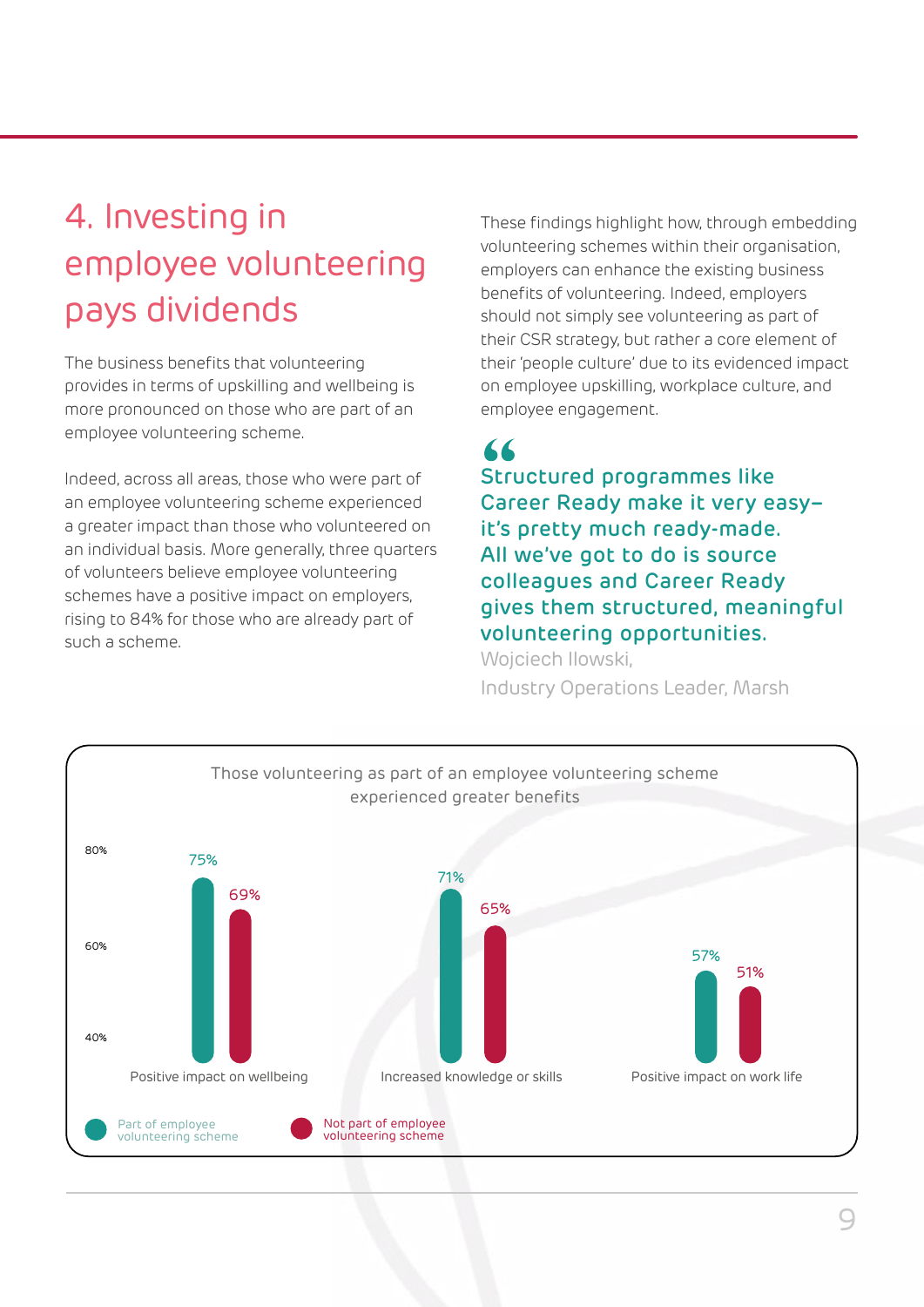

# Reflections and recommendations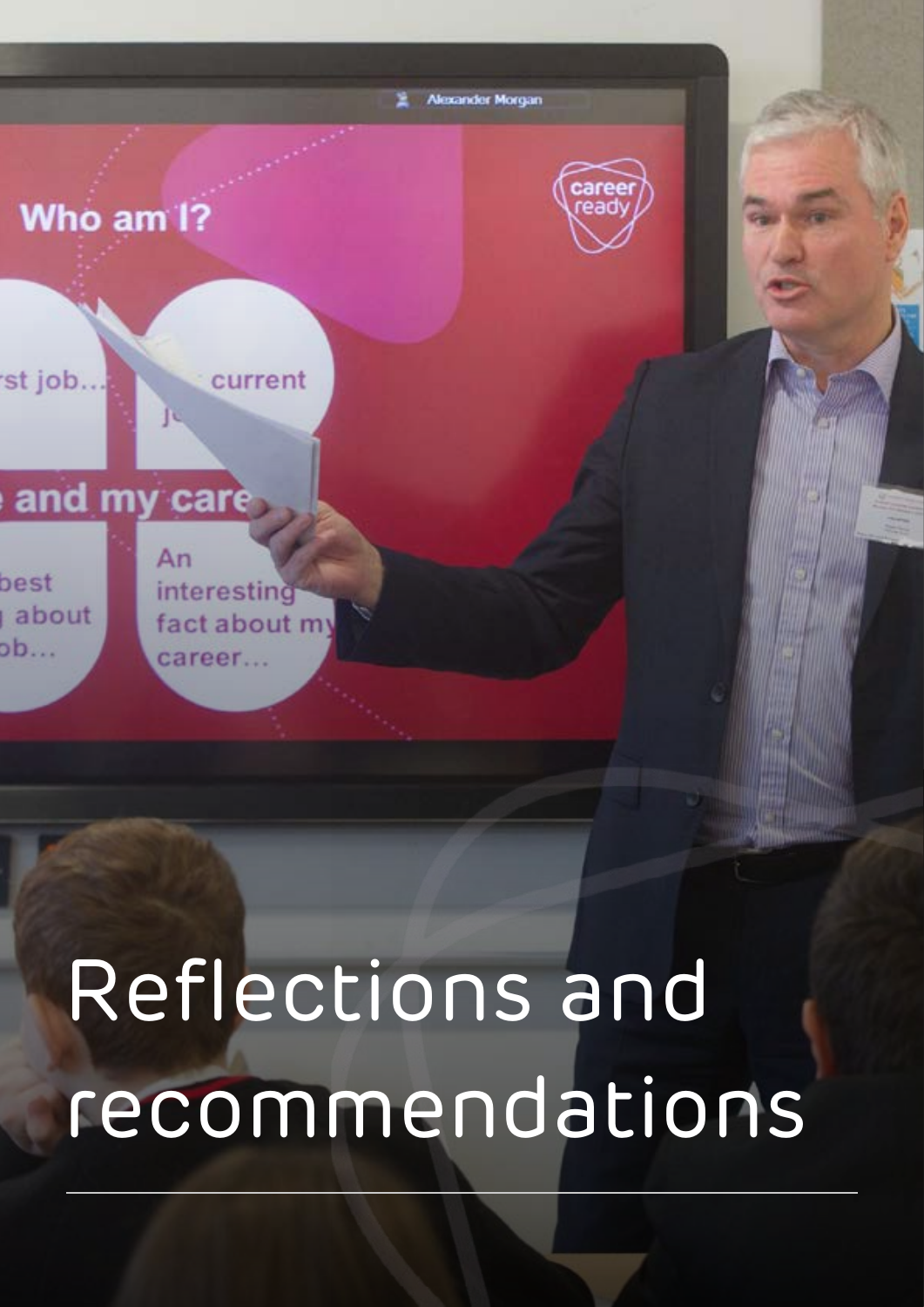## Case Study



Jenny Pelling, Apprenticeship Partnerships Director at Kaplan Financial and a Career Ready mentor.

I started volunteering to help a young person fulfil their potential and now two years in, not only am I witnessing that impact, but it's also enriching my own sense of purpose.

I find mentoring a young person very fulfilling, working with them helps me tune into the concerns and challenges they are facing and that's certainly beneficial at work. Having the perspective of my mentee in mind broadens my thinking and frame of reference.

I do some other volunteering work, but Career Ready is different because of the extended

#### "

Not only am I witnessing that impact, but it's also enriching my own sense of purpose.

contact with one individual. Sometimes volunteering work can feel like it's part of a very large whole, and you don't always see first-hand what impact your time has had. But with Career Ready - you can tell each month how someone has grown in confidence, so it feels more immediate and personal.

The continuity of the year-long relationship has led me to understand more of the things bothering my mentee. Each session, I get to know my mentee a little better and see the impact that our conversations are having. By seeing her every month, I can tell how much she has developed and that gives me a sense of pride in what she's achieving. I feel like my career means something more because I'm able to share my experiences and help someone who's about to start out in the world of work.

Kaplan have made it very easy for me. They are very supportive and allow staff to take two days a year to volunteer, so I could have done this in work time. That said, my role is pretty busy so my mentee and I usually speak at the end of the day. There are also other Career Ready mentors across Kaplan which means there's a network of people to share ideas with and that's worked really well.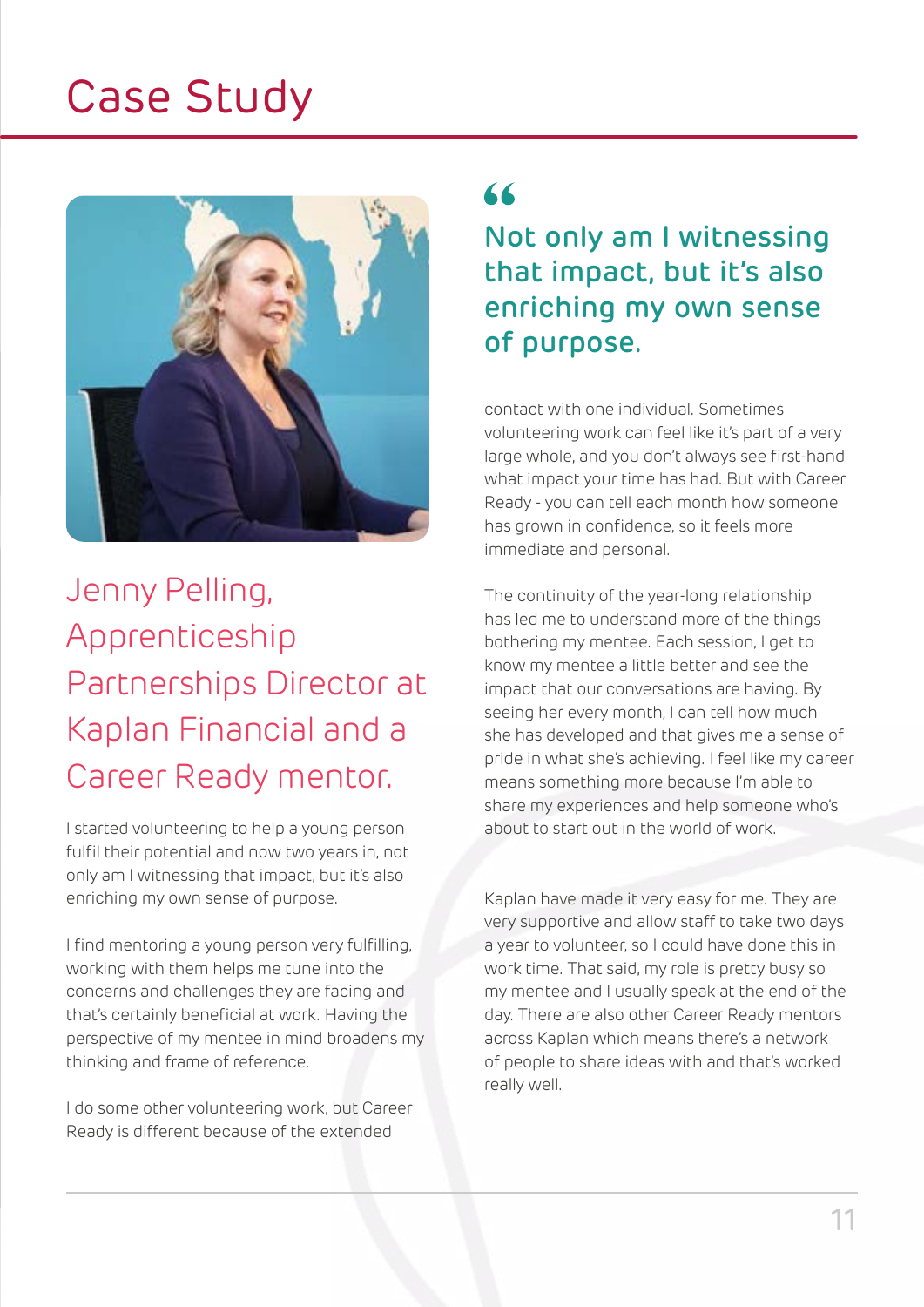# Reflections and recommendations

The evidence is clear that volunteering is a time commitment well spent. Not only do young people experience life changing outcomes, volunteers and employers are also rewarded for their investment.

Individuals see a boost in their skills, knowledge, and wellbeing, and employers can subsequently reap the personal and professional benefits they see in their staff. What is more, this impact is aligned with the career progression stage which individual volunteers are at, with junior staff members seeing higher boosts in terms of skill development, and senior staff primarily seeing benefits in terms of their wellbeing.

A further element of the findings was that individuals felt that their motivations to volunteer, which were overwhelmingly to transform the lives of young people, were fulfilled in their experience of our programme activities. Indeed, seeing the impact they were having on a young person's development is a key driver in the wellbeing and 'sense of reward' which volunteers experienced.

Finally, what stood out in feedback from respondents was that each volunteer felt they could offer something different based on their unique life experience, skills, and networks of support. Not only does this create an enhanced volunteering experience for the individual, where they feel their time is being put to effective use, but it has immense value to the young person who has access to personalised support.

Based upon the findings of our research, we have three core recommendations for how the power of volunteering can be enhanced further by employers, individuals, and volunteering organisations, including ourselves.

#### 1. Empower employee volunteers

First, employers should empower their people to volunteer, especially their junior leaders. Volunteering should be embedded in organisations' 'people and culture' practices due to its positive effects on employee upskilling, wellbeing, and engagement. Employees should be given time and encouragement to volunteer on a regular basis, be made aware of opportunities via employee volunteering schemes, and have their efforts recognised as part of any 'learning and development' progress reviews. It is important to stress that embedding volunteering in the workplace is something which can be implemented by employers of all sizes and sectors. At Career Ready we have worked to do just that with organisations of all sizes, from multi-national banks to SMEs, delivering business value for all.

#### 66

Being a manager and a leader involves the same skills as being a mentor. Listening, coaching, and building relationships; I decided to volunteer so that I could develop these skills as well as give something back

Mark Axworth, Career Ready mentor, Aviva, Perth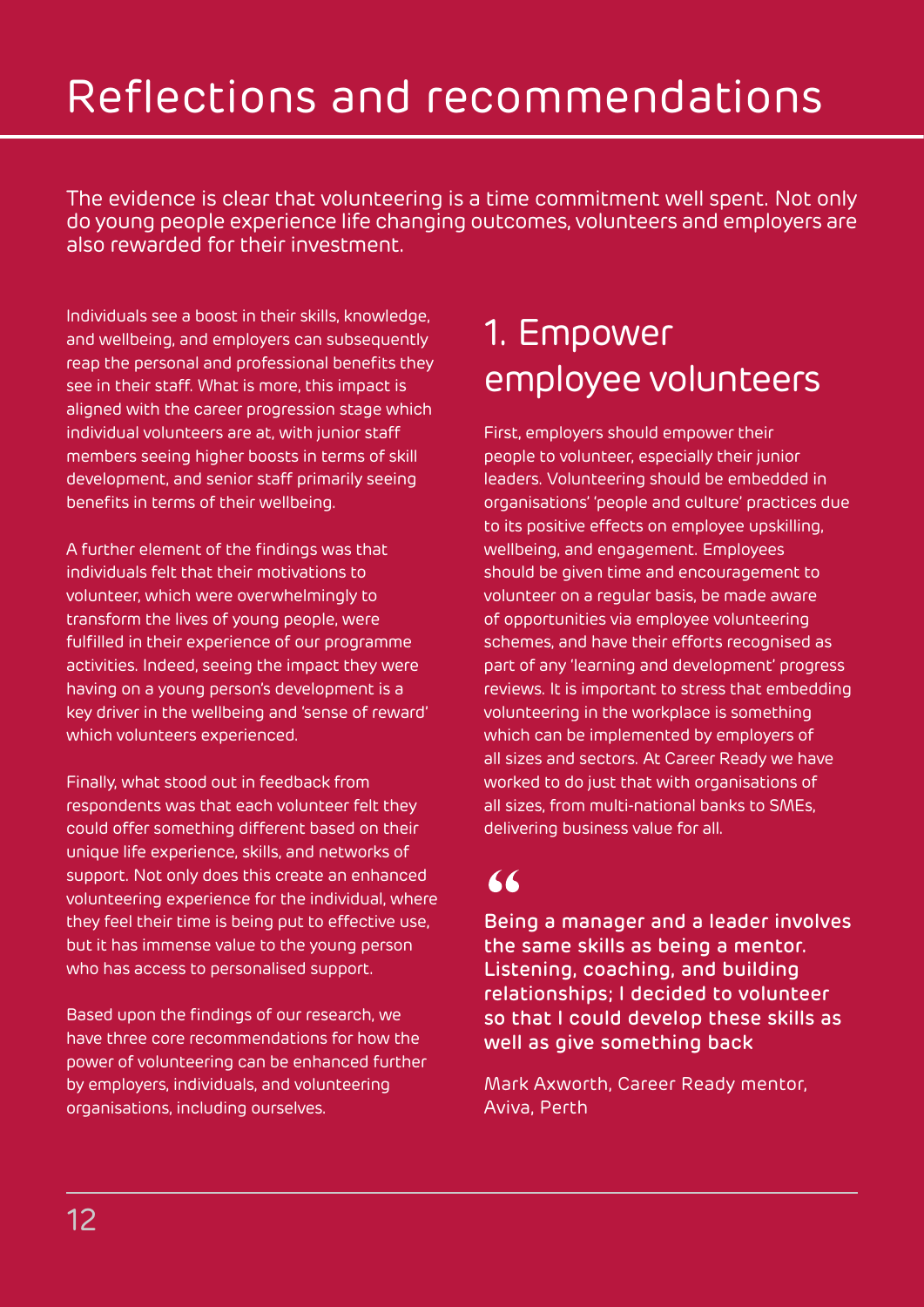## 2. Embrace volunteering

Second, the recognition that everyone has something to give through volunteering, regardless of age or background. Volunteering, especially in forms such as professional mentoring, should not be seen as the preserve of those in stereotypically high-powered industries or job roles. We can each make a life-changing difference with our unique blend of life experience, skills, and insight. Let's embrace the difference we can make and get volunteering!

### 3. Equip volunteers to succeed

And finally, volunteering organisations, including Career Ready, need to ensure that, as well as celebrating the benefits of volunteering, we listen to volunteers about what could make their experience more impactful. Additional training and a desire to learn more about the education system, social mobility, and young people's challenges all ranked highly in our research. By further supporting volunteers in these areas, we will help them to become better and more inclusive colleagues, equip and empower them to drive change in their organisations, and work more effectively alongside employers to create system change.

#### $\epsilon$

I do some other volunteering work, but Career Ready is different because of the extended contact with one individual. Sometimes you don't always see firsthand what impact your time has had. But with Career Ready you can tell each month how someone has grown in confidence, so it feels more immediate and more personal.

Jenny Pelling, Apprenticeship Partnerships Director, Kaplan Financial